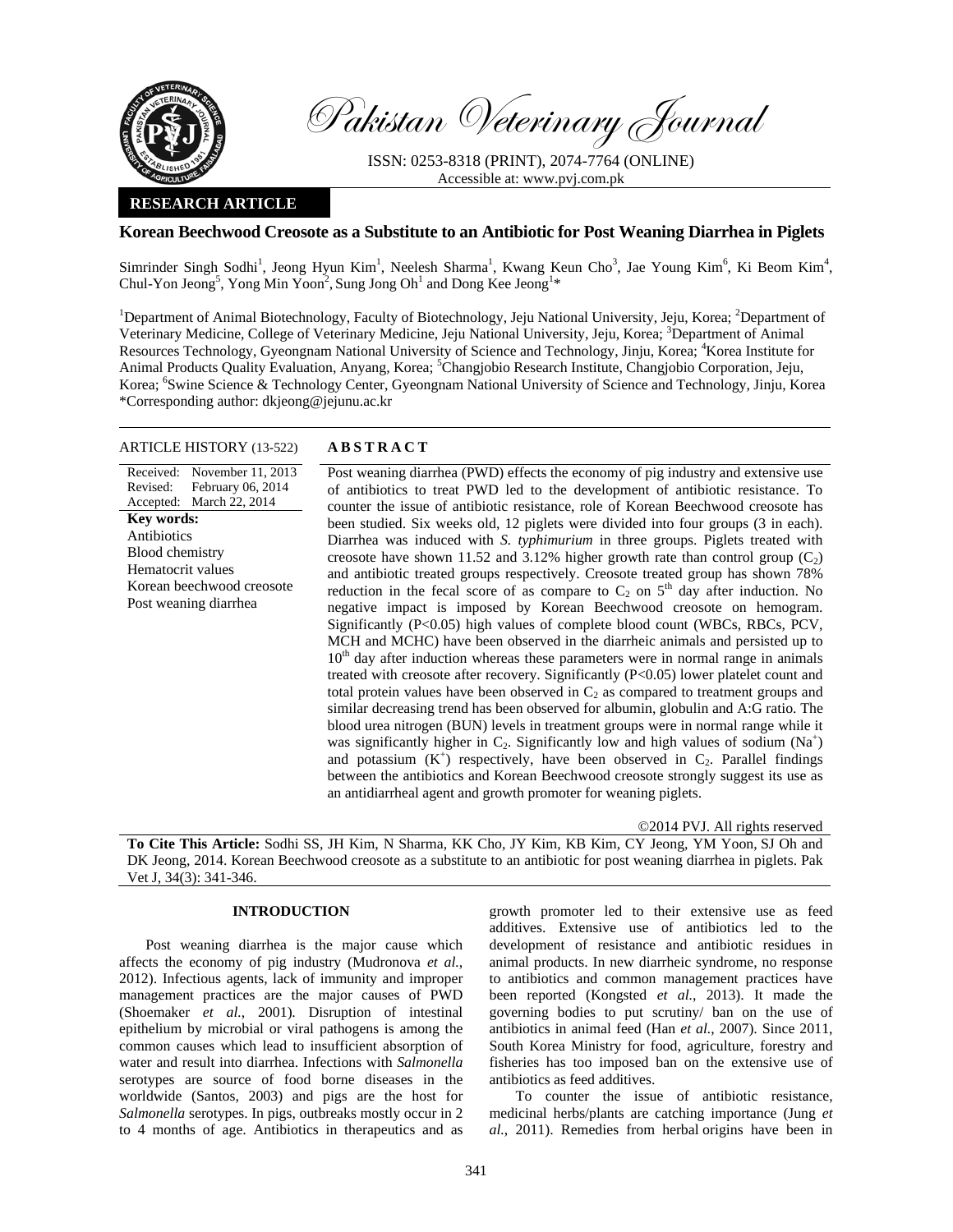regular use for the treatment and management of various ailments since the beginning of human civilization (Hussain *et al.*, 2012). Although use of wood creosote as an herbal medicine against diarrhea in rats and mice has been reported (Ataka *et al.*, 2007; Hiramoto *et al.*, 2012) but still meager work has been done on the anti- bacterial and anti- diarrheal role of Korean traditional herbs (Bae, 2005) against PWD in piglets. There are few references which support the anti-diarrheal properties of wood creosote (Arteaga *et al.*, 2005). The current study was planned to access the effect of Korean beechwood creosote as a substitute to antibiotics with an emphasis on its anti- diarrheal effect, to identify an alternative to maintain growth performance and control economic losses.

# **MATERIALS AND METHODS**

**Experimental design:** Post weaned, six weeks old 12 piglets of Landrace breed with initial mean body weight of 11.88±0.80 kg were used for current study. Piglets were procured from a commercial supplier (Chilsung Farm, Seogwipo-si, Jeju-Do, South Korea). The experiment was approved by the animal ethics committee of the School of Applied Life Sciences. Experimental animals were kept in pig farm of Jeju National University with the ambient temperature maintained at 25±1°C. Piglets were housed in pens with concrete flooring, a nipple bowl drinker and feeder. Piglets were offered the commercial feed (Seoul Feed, Jeju- Si, South Korea) and water *ad- libitum.* 

Piglets were divided into 4 groups with 3 piglets in each group. The groups were designated as  $C_1$ ,  $C_2$ ,  $T_1$  and  $T_2$ . In group  $C_1$ , three healthy piglets without diarrhea were grouped. These animals were fed normal feed. Diarrhea was induced in the nine piglets by one shot of *S. typhimurium* mixed in their feed. Diarrheic piglets were grouped in  $C_2$ ,  $T_1$  and  $T_2$  with three piglets in each group. Animals in groups  $C_2$ ,  $T_1$  and  $T_2$  were offered normal feed, mixed with antibiotic and creosote, respectively. SAMU CPS (Chlortetracycline, Procainpenicillne-G and Sulfathiazole, SAMU, Median, South Korea) was supplemented to group  $T_1$  piglets at a dose rate of 0.25% of feed for 10 days. Group  $T_2$  piglets were supplemented with Korean beechwood creosote at the rate of 0.34 gm per 10 kg BW/day without any supplementation of antibiotic for 2 months. Creosote and antibiotic were administered orally by mixing in feed. Pyroligenous liquor being the active ingredient was used for the preparation of Korean beechwood creosote in the lab. Other herbal components like algenic acid, chitosan, guar gum, levan, locust bean gum and wheat flour were also used to prepare the creosote.

**Body weight gain and feces score:** The body weight of individual piglets was measured at day zero and subsequently at weekly intervals up to two months of supplementation. In the end of the study per cent increase in body weight for respective groups were calculated.

The severity of diarrhea was noted visually and scores were given on the basis of consistency of the feces on a standardized scale of 0-3 as described by Cox *et al.* (1987). Watery feces was awarded a score- "3" followed

by loose feces with score- "2", semi- solid feces was scored "1" and the condition when there was no diarrhea was scored "0".

**Blood biochemistry:** Blood samples were collected with K2E (K2EDTA) (Ref. 365974, BD Microtainer®) from all of the piglets for complete blood count CBC. The samples were collected from the jugular vein on " $0, 3<sup>rd</sup>, 5<sup>th</sup>, 7<sup>th</sup>$  and  $10<sup>th</sup>$  day" after the induction of diarrhea. Samples were analyzed using a hematology analyzer (pocH-100 iV, Sysmex, Hong Kong) for white blood cells (WBC), red blood cells (RBC), hemoglobin (Hb), hematocrit test (HCT), mean corpuscular volume (MCV), mean corpuscular hemoglobin (MCH), mean corpuscular hemoglobin concentration (MCHC) and platelet count (PLT).

At the same time, blood from each animal was also collected in the plasma separator tubes with lithium heparin (Ref- 365958, BD Container®). The heparinized samples were centrifuged at 2000g for 10 min. After centrifugation, plasma was collected and analyzed by automatic chemistry analyzer (VetScan, VS2, Abaxis, USA). Plasma samples were analyzed for total protein (TP), albumin (Alb), globulin (Glob), glucose (Glu), alkaline phosphatase (ALP), alanine aminotransferase (ALT), blood urea nitrogen (BUN), phosphorus (Phos), Sodium ( $Na<sup>+</sup>$ ) and potassium ( $K<sup>+</sup>$ ). Albumin to globulin ratio (A: G), serum total protein (STP) and fibrinogen were calculated manually.

**Statistical analysis:** Data were analyzed through one way analysis of variance (ANOVA) and the results were expressed as mean±SD. The means were compared for significance by Student's *t- test* at P<0.05.

#### **RESULTS**

**Effect of creosote on body weight gain and feces score:**  Each individual animal was weighed weekly from day "0" to till completion of treatment. Piglets treated with creosote have shown 11.52 and 3.12% higher growth rate than control group  $(C_2)$  and antibiotic treated group  $(T_1)$ respectively (Fig. 1). The lowest rate of body weight gain has been recorded in  $C_2$  group which may be due to persistent dehydration and reduced appetite for 7 days.

During the experiment severe diarrhea had been observed in  $C_2$ ,  $T_1$  and  $T_2$  groups up to 3<sup>rd</sup> day after induction (Fig. 2). The significant recovery  $(P<0.05)$  was observed in  $T_1$  and  $T_2$  groups from  $5<sup>th</sup>$  day onwards, whereas in  $C_2$  group severity of diarrhea was observed up to  $7<sup>th</sup>$  day after induction.

**Complete blood count:** No negative impact has been imposed by Korean beechwood creosote on hemogram (Table 1). Parallel trends between the groups fed with the antibiotic and creosote has been observed. Both the treatment groups did not show any significant difference (P<0.05) in hemogram during the recovery phase, which indicated about the efficacy of creosote with respect to antibiotic. A sharp increase has been observed in the number of WBCs on the 3<sup>rd</sup> day of induction of diarrhea in  $C_2$ ,  $T_1$  and  $T_2$  groups (Table 1). From  $5<sup>th</sup>$  day onwards level of WBCs started decreasing in  $T_1$  and  $T_2$  groups, which were in normal range by  $10^{th}$  day in all the groups.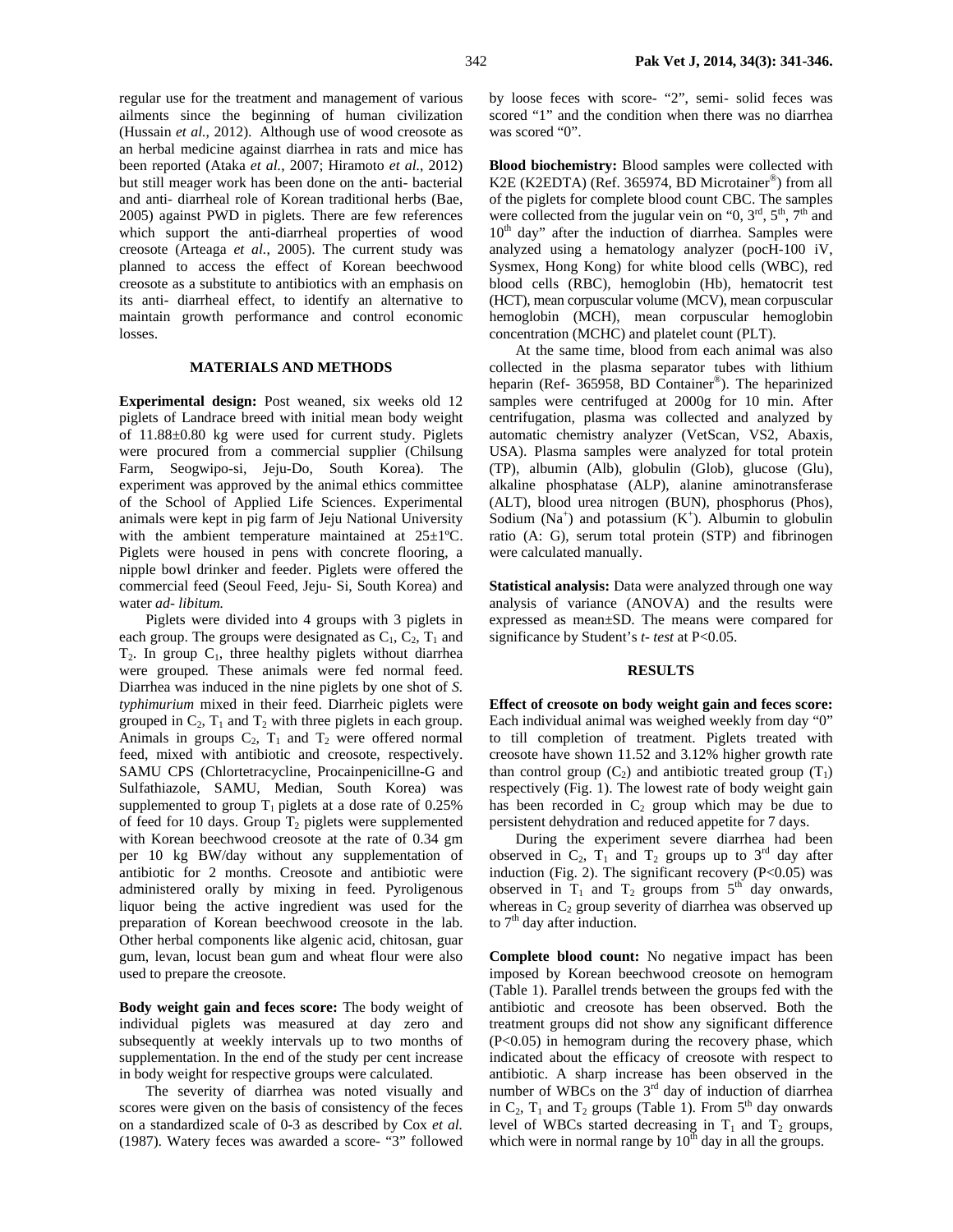

Fig. 1: Per cent increase in body weight in groups during the period of study; **\***significantly different from the control group (P<0.05)



Fig. 2: Feces score in groups during the period of study; <sup>abcd</sup> Bars not sharing a common superscript letter were significantly different, (P<0.05).



**Fig. 3:** Trend in hematocrit values or packed cell volume (PCV) in groups during the period of study; abcdBars not sharing a common superscript letter were significantly different, (P<0.05).

A regular increasing trend has been observed for RBCs in the  $C_2$  (Table 1). Till  $5<sup>th</sup>$  day non-significant difference for RBCs has been observed among control and treatment groups whereas  $C_2$  group still had significantly high RBCs till  $10<sup>th</sup>$  day, indicating that severe loss of water during diarrhea led to hemo-concentration. High levels of hemoglobin by  $10<sup>th</sup>$  day in negative control group indicated the dehydration in piglets due to the fluid loss from vascular compartment and confirmed hemoconcentration (Table 1).

Progressive increase in HCT with the increase in the severity of disease in  $C_2$  group has attributed dehydration. A significantly  $(P<0.05)$  high values of HCT have been observed in negative control group (Fig. 3). Significantly high values for the MCV, MCH and MCHC have been observed in diarrheic control group up to  $3<sup>rd</sup>$  day as compare to treatment groups (Table 1). Overall decreasing trend except on 5<sup>th</sup> day has been observed for platelet count in negative control group. A significantly high values (P<0.05) have been observed in  $C_2$  group up to  $5<sup>th</sup>$ day for STP. The significant differences among control and treatment groups have been observed for fibrinogen but no regular trends have been observed among treatment groups (Table 1).

**Blood/Plasma Chemistry:** The significant decrease in total protein (TP) levels has been observed in  $C_2$  group during the period of study. Although for treatment groups, TP levels decreased by  $3<sup>rd</sup>$  day of induction but from  $5<sup>th</sup>$ day onwards treatment groups shown improvement in the TP (Table 2).  $T_1$  and  $T_2$  groups have shown parallel trend for TP. Significantly (P<0.05) lower values have been observed in  $C_2$  as compared to treatment groups which are indicative of loss of protein through gastrointestinal tract (GIT). Albumin, globulin and A:G ratio have also shown parallel trends with respect to TP (Table 2).

A significant recovery has been observed from  $5<sup>th</sup>$  day onwards in the BUN levels for treatment groups but piglets from  $C_2$  group had significantly high BUN levels (Table 2). Blood biochemical analysis of creosote treated animals with respect to healthy animals has shown no significant difference. Glucose, ALT and ALP (indicators for liver injury) were under normal range for creosote treated animals and glucose did not show much variation (Table 2). It indicated that creosote does not have any sort of ill effects on liver.

Sodium levels came to normal from 5<sup>th</sup> day onwards in treatment groups and were comparable to healthy animals. Significantly low values of  $Na<sup>+</sup>$  have been observed in  $C_2$  from 3<sup>rd</sup> day onwards and were low till 10<sup>th</sup> day (Table 2). Other electrolytes like potassium has shown significantly high values in  $C_2$  as compare to treatment group whereas no particular trend has been observed in case of phosphorus (Table 2).

#### **DISCUSSION**

PWD causes severe morbidity and mortality in the piglets. It has been listed as one of the major mainspring which affects the economy of pig industry (Mudronova *et al.*, 2012). Housing, nutrition, immune level of the piglets and managemental practices contribute towards PWD (Shoemaker *et al.*, 2001). Pigs have been enlisted as the configured host for *Salmonella* serotypes and these are one of the most common bacteria causing diarrhea in piglets. Extensive use of antibiotics causes resistance and its residues in animal products. Therefore, the controlling authorities imposed ban on the use of antibiotics in animal feed (Han *et al.*, 2007). Even the ministry for food, agriculture, forestry and fisheries of South Korea has too strongly implemented ban on the extensive use of antibiotics as feed additives. Therefore, in the current study the anti- diarrheal effect of Korean beechwood creosote was judged.

It has been reported that pigs suffering from *S. typhimurium* infection grew poorly over a period of two to three weeks (Thomson *et al.*, 1998). Therefore, the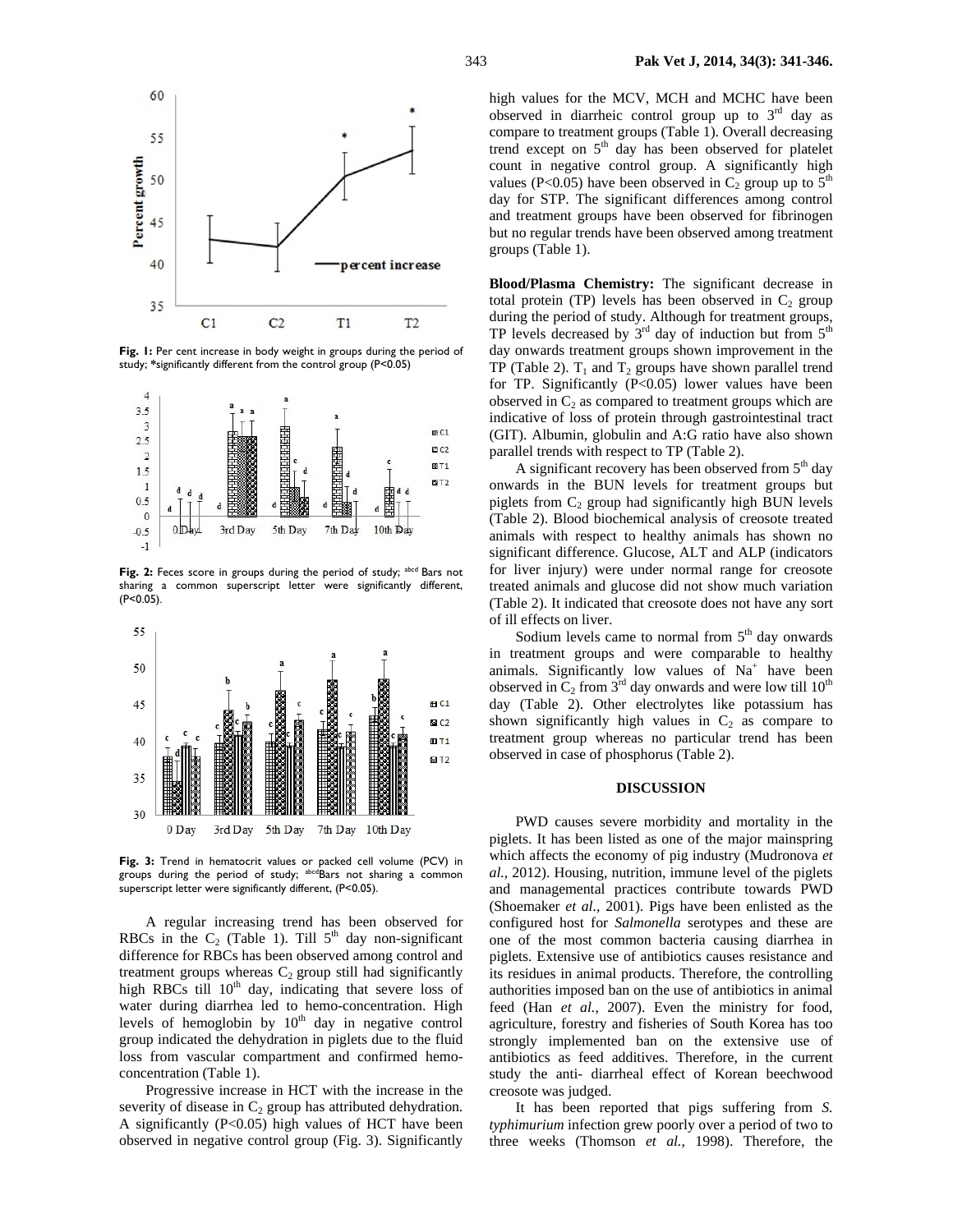**Table 1:** Comparative complete blood count for the Korean beechwood creosote treated piglets

| Day of                                                                                                                  | Group          | <b>WBC</b>                                      | <b>RBC</b>                   | <b>HGB</b>                    | <b>MCV</b>                    | <b>MCH</b>                    | <b>MCHC</b>                   | <b>PLT</b>                 | <b>STP</b>                   | Fibrinogen                   |
|-------------------------------------------------------------------------------------------------------------------------|----------------|-------------------------------------------------|------------------------------|-------------------------------|-------------------------------|-------------------------------|-------------------------------|----------------------------|------------------------------|------------------------------|
| observation                                                                                                             |                | $(10^3/\mu l)$                                  | $(10^6/\mu l)$               | (g/dl)                        | (f)                           | (pg)                          | (g/d)                         | $(10^3/\mu l)$             | (g/d)                        |                              |
| 0 Day                                                                                                                   | СI             | $16.53 \pm 0.70$ <sup>c</sup>                   | $6.32 \pm 0.51$ °            | $11.50 \pm 0.27$ <sup>d</sup> | $64.67 \pm 0.82$ <sup>a</sup> | $19.37 \pm 0.31$ <sup>a</sup> | $29.97 \pm 0.06^{\circ}$      | 457.00±13.86°              | $4.80 \pm 0.40$ <sup>d</sup> | $0.27 \pm 0.23$ <sup>d</sup> |
|                                                                                                                         | C <sub>2</sub> | $15.47 \pm 1.50^c$                              | $6.57 \pm 1.33$ <sup>a</sup> | $11.40 \pm 0.95$ <sup>d</sup> | $63.07 \pm 1.65^a$            | $18.87 \pm 0.45^{\circ}$      | 29.93±0.70 <sup>b</sup>       | 492.00±48.14°              | $5.27 \pm 0.31$ °            | $0.53 \pm 0.12$ <sup>a</sup> |
|                                                                                                                         | ΤI             | $17.97 \pm 9.05$ <sup>c</sup>                   | $6.63 \pm 0.31$ <sup>c</sup> | $12.07 \pm 0.29$ <sup>d</sup> | $60.23 \pm 3.83$ <sup>d</sup> | $18.40 \pm 1.21$ <sup>c</sup> | 30.60±0.56 <sup>a</sup>       | 454.33±117.72°             | $4.80 \pm 0.40$ <sup>d</sup> | $0.33 \pm 0.12$ <sup>c</sup> |
|                                                                                                                         | T2             | $15.40 \pm 6.33$ <sup>c</sup>                   | 6.34 $\pm$ 0.71 <sup>b</sup> | $11.60 \pm 0.40$ <sup>d</sup> | $60.67 \pm 1.82$ <sup>c</sup> | $18.33 \pm 0.71$ <sup>c</sup> | 30.27±0.90 <sup>a</sup>       | 569.33±151.77 <sup>b</sup> | $4.87 \pm 0.31$ <sup>d</sup> | $0.20 \pm 0.20$ <sup>d</sup> |
| 3rd Day                                                                                                                 | СI             | $22.33 \pm 6.96^b$                              | $6.36 \pm 0.06$ <sup>c</sup> | $11.73 \pm 1.02$ <sup>d</sup> | $63.70 \pm 2.85^a$            | $18.60 \pm 1.08^b$            | 29.20±0.66°                   | 461.00±152.23c             | $5.13 \pm 0.31$ °            | $0.47 \pm 0.12$ <sup>a</sup> |
|                                                                                                                         | C <sub>2</sub> | 28.37±11.91 <sup>ª</sup> 6.90±0.54 <sup>c</sup> |                              | $13.63 \pm 2.64^b$            | $61.60 \pm 1.15^b$            | $19.03 \pm 0.49^a$            | 30.90±0.44 <sup>a</sup>       | 361.00±30.05 <sup>d</sup>  | $5.93 \pm 0.12$ <sup>a</sup> | $0.27 \pm 0.12$ <sup>d</sup> |
|                                                                                                                         | ΤI             | $26.83 \pm 7.32$ <sup>a</sup>                   | $6.56 \pm 0.26$              | $13.93 \pm 0.15^{\circ}$      | 59.63±4.27 <sup>d</sup>       | 18.00±0.79c                   | 30.27±0.76 <sup>a</sup>       | 564.67±98.48 <sup>b</sup>  | $5.53 \pm 0.61$ <sup>b</sup> | $0.33 \pm 0.12$ <sup>c</sup> |
|                                                                                                                         | T <sub>2</sub> | $27.43 \pm 3.02$ <sup>a</sup>                   | $6.84 \pm 0.45$ <sup>c</sup> | $12.53 \pm 1.15$ <sup>c</sup> | $60.27 \pm 1.60$ <sup>d</sup> | $18.30 \pm 0.66$ <sup>c</sup> | 30.37±0.32 <sup>a</sup>       | $498.33 \pm 218.53^b$      | $5.20 \pm 0.20^{\circ}$      | $0.40 \pm 0.20$ <sup>c</sup> |
| 5th Day                                                                                                                 | СI             | $21.63 \pm 5.26$ <sup>b</sup>                   | $6.07 \pm 0.63$ <sup>d</sup> | $11.43 \pm 1.12^d$            | 62.97 $\pm$ 3.11 <sup>a</sup> | $18.83 \pm 1.17^b$            | 29.93±0.38 <sup>b</sup>       | 515.00±172.39 <sup>b</sup> | $5.47 \pm 0.31^b$            | $0.27 \pm 0.12$ <sup>d</sup> |
|                                                                                                                         | C <sub>2</sub> | $30.73 \pm 1.50^a$                              | $6.98 \pm 0.74$ <sup>a</sup> | $15.23 \pm 1.36^a$            | $61.60 \pm 1.40^b$            | 18.97±0.06 <sup>a</sup>       | 30.80±0.72 <sup>a</sup>       | 486.67±45.35°              | $5.87 \pm 0.83$ <sup>a</sup> | $0.33 \pm 0.23$ <sup>c</sup> |
|                                                                                                                         | ΤI             | $24.23 \pm 3.60^{\circ}$                        | $6.97 \pm 0.80^a$            | $13.50 \pm 0.82^b$            | 59.07±4.01 <sup>d</sup>       | $17.70 \pm 0.95$ <sup>d</sup> | 29.97±0.42 <sup>b</sup>       | 505.33±99.81 <sup>b</sup>  | $5.73 \pm 0.42^b$            | $0.33 \pm 0.23$ c            |
|                                                                                                                         | T2             | $25.27 \pm 6.17^b$                              | $7.18 \pm 1.46^a$            | $13.00 \pm 2.56^{\circ}$      | 59.87±2.08 <sup>d</sup>       | $18.07 \pm 0.78$ <sup>d</sup> | $30.17 \pm 0.67^{\circ}$      | 583.00±259.70 <sup>a</sup> | $5.67 \pm 0.42^b$            | $0.33 \pm 0.12$ <sup>c</sup> |
| 7th Day                                                                                                                 | СI             | $22.53 \pm 4.44^b$                              | $6.25 \pm 0.35$ <sup>d</sup> | $11.77 \pm 0.38$ <sup>d</sup> | 63.97±3.30 <sup>a</sup>       | $18.87 \pm 1.21^b$            | 29.50±0.76°                   | 390.67±106.39 <sup>d</sup> | $5.27 \pm 0.23$ <sup>c</sup> | $0.27 \pm 0.12$ <sup>d</sup> |
|                                                                                                                         | C <sub>2</sub> | 27.57±4.75 <sup>a</sup>                         | 7.20±0.66 <sup>a</sup>       | $14.23 \pm 1.08^a$            | $61.87 \pm 1.76$ <sup>b</sup> | $18.37 \pm 0.25$ <sup>c</sup> | 29.70±0.40 <sup>b</sup>       | 349.00±114.45 <sup>d</sup> | $5.93 \pm 0.70$ <sup>a</sup> | $0.40 \pm 0.23^b$            |
|                                                                                                                         | ΤI             | $22.13 \pm 0.59$ <sup>b</sup>                   | $6.68 \pm 0.76$              | 12.70±0.70c                   | 59.23±4.48 <sup>d</sup>       | 17.60±1.08 <sup>d</sup>       | 29.59±0.46°                   | 596.00±124.43 <sup>a</sup> | $5.87 \pm 0.31$ <sup>a</sup> | $0.20 \pm 0.23$ <sup>d</sup> |
|                                                                                                                         | T2             | $21.57 \pm 4.50^b$                              | $6.68 \pm 0.54^b$            | $13.13 \pm 0.64^b$            | $61.70 \pm 2.56^b$            | $18.20 \pm 0.66$ <sup>c</sup> | 29.50±0.17°                   | 647.33±160.68 <sup>a</sup> | $5.80 \pm 0.20$ <sup>a</sup> | $0.40 \pm 0.20^b$            |
| 10th Day                                                                                                                | СI             | 20.50±4.19°                                     | $6.75 \pm 0.43^b$            | $12.50 \pm 0.36$ <sup>c</sup> | 64.77±2.47 <sup>a</sup>       | $18.53 \pm 0.64^b$            | 28.60±0.46 <sup>d</sup>       | 460.00±81.46°              | $5.73 \pm 0.12^b$            | $0.33 \pm 0.12$ <sup>c</sup> |
|                                                                                                                         | C <sub>2</sub> | $24.33 \pm 1.99^b$                              | 7.26±0.44 <sup>a</sup>       | $13.90 \pm 0.70^{\circ}$      | $62.40 \pm 1.71$ <sup>b</sup> | $18.57 \pm 0.15^b$            | 29.73±0.71 <sup>b</sup>       | 368.00±206.57 <sup>d</sup> | $6.13 \pm 0.31$ <sup>a</sup> | $0.33 \pm 0.12$ c            |
|                                                                                                                         | ΤI             | $23.53 \pm 4.26$ <sup>b</sup>                   | $6.51 \pm 0.34$ <sup>c</sup> | $11.90 \pm 0.12$ <sup>d</sup> | $60.80 \pm 5.16$ <sup>c</sup> | $17.80 \pm 1.14$ <sup>d</sup> | 29.30±0.63c                   | 550.67±310.72 <sup>b</sup> | $5.87 \pm 0.12$ <sup>a</sup> | $0.33 \pm 0.12$ <sup>c</sup> |
|                                                                                                                         | T2             | $19.30 + 4.94^{\circ}$                          | $6.89 \pm 0.48^b$            | $12.53 \pm 0.35$ <sup>c</sup> | $61.47 \pm 3.13$ <sup>c</sup> | $18.20 \pm 0.85$ <sup>c</sup> | $29.13 \pm 0.15$ <sup>c</sup> | 624.00±147.44 <sup>a</sup> | $5.87 \pm 0.42$ <sup>a</sup> | $0.43 \pm 0.21$ <sup>b</sup> |
| $\frac{1}{2}$ abcdMean±SD values within a column not sharing a common superscript letter differ significantly (P<0.05). |                |                                                 |                              |                               |                               |                               |                               |                            |                              |                              |

**Table 2:** Comparative blood chemistry for the Korean beechwood creosote treated piglets.

| Day of      |                | $\overline{\mathsf{TP}}$ | Albumin           | <b>ALP</b><br><b>ALT</b> |                   |                    |                     |                    |                    |                   |                     |                     |
|-------------|----------------|--------------------------|-------------------|--------------------------|-------------------|--------------------|---------------------|--------------------|--------------------|-------------------|---------------------|---------------------|
| observation | Group          | (g/d)                    | (g/dl)            | Globulin                 | A:G               | Glucose            | (U/L)               | (U/L)              | <b>BUN</b>         | Phosphorus        | $Na+$               | $\mathsf{K}^*$      |
| 0 Day       |                | $5.00 +$                 | $2.07 \pm$        | $2.97 \pm$               | 0.69 <sub>±</sub> | $118.00 \pm$       | 286.00±             | $65.67 \pm$        | $10.00 \pm$        | $6.53 \pm$        | 136.00±             | $6.53 \pm$          |
|             | CI.            | 0.32 <sup>b</sup>        | 0.25 <sup>d</sup> | 0.23 <sup>d</sup>        | 0.10 <sup>c</sup> | 16.09 <sup>d</sup> | 113.93 <sup>b</sup> | 13.65 <sup>c</sup> | 2.00 <sup>d</sup>  | 0.83c             | 1.00 <sup>a</sup>   | 0.38 <sup>d</sup>   |
|             |                | $5.70 +$                 | 2.47 <sub>±</sub> | $3.30 +$                 | 0.75±             | $128.67 \pm$       | 319.00±             | 79.00±             | $11.00 \pm$        | 7.10±             | $137.67 \pm$        | $7.83 \pm$          |
|             | C <sub>2</sub> | $0.25$ <sup>a</sup>      | 0.35 <sup>b</sup> | 0.10 <sup>c</sup>        | 0.13 <sup>b</sup> | 14.01 <sup>d</sup> | 56.5 $1b$           | 6.00 <sup>a</sup>  | 1.00 <sup>d</sup>  | 0.98 <sup>b</sup> | 6.08 <sup>a</sup>   | 0.55 <sup>b</sup>   |
|             |                | $5.00 +$                 | $2.07 +$          | $2.93 +$                 | $0.71 \pm$        | 121.33±            | $198.33 \pm$        | $71.33\pm$         | $10.33 +$          | $8.30 +$          | 136.00±             | 6.40 <sub>±</sub>   |
|             | TΙ             | 0.20 <sup>b</sup>        | 0.45 <sup>d</sup> | 0.38 <sup>d</sup>        | 0.25 <sup>b</sup> | 18.15 <sup>d</sup> | 33.49 <sup>d</sup>  | 15.04 <sup>b</sup> | 1.53 <sup>d</sup>  | 0.66 <sup>a</sup> | 3.00 <sup>a</sup>   | 0.30 <sup>d</sup>   |
|             |                | $5.20 +$                 | 2.17 <sub>±</sub> | 2.97 <sub>±</sub>        | $0.73 +$          | $121.67 \pm$       | 273.67±             | $72.33 \pm$        | $10.67 \pm$        | $6.87 +$          | $139.67 \pm$        | 7.17 <sub>±</sub>   |
|             | T <sub>2</sub> | 0.15 <sup>a</sup>        | 0.15 <sup>d</sup> | 0.25 <sup>d</sup>        | 0.10 <sup>b</sup> | 11.60 <sup>d</sup> | 71.04 <sup>b</sup>  | 12.90 <sup>b</sup> | 2.89 <sup>d</sup>  | 1.05 <sup>b</sup> | 6.11a               | 1.05 <sup>c</sup>   |
| 3rd Day     |                | $5.33 \pm$               | 2.17 <sub>±</sub> | 3.17 <sub>±</sub>        | $0.69 +$          | $149.33 \pm$       | 316.67±             | $65.33 \pm$        | 11.67 <sub>±</sub> | $5.27 \pm$        | 138.67±             | 7.73 <sub>±</sub>   |
|             | CI             | $0.35^{a}$               | 0.31 <sup>d</sup> | 0.25 <sup>c</sup>        | 0.11 <sup>c</sup> | 13.20 <sup>b</sup> | 74.54 <sup>b</sup>  | 15.70 <sup>c</sup> | 2.31 <sup>c</sup>  | 0.42 <sup>d</sup> | 1.16 <sup>a</sup>   | 0.32 <sup>b</sup>   |
|             |                | $3.97 +$                 | $1.71 \pm$        | $2.26 +$                 | $0.76 +$          | 128.00±            | 266.00±             | $69.33 \pm$        | $14.67 \pm$        | $5.77 \pm$        | $117.00 \pm$        | $8.43\pm$           |
|             | C <sub>2</sub> | 0.20 <sup>c</sup>        | 0.20 <sup>c</sup> | 0.10 <sup>b</sup>        | 0.08 <sup>b</sup> | 11.14 <sup>d</sup> | 21.00 <sup>c</sup>  | 14.47 <sup>b</sup> | 3.22 <sup>a</sup>  | 1.30 <sup>d</sup> | 2.52 <sup>d</sup>   | $0.52$ <sup>a</sup> |
|             |                | $4.87 +$                 | 1.99 <sub>±</sub> | 2.88 <sub>±</sub>        | $0.69 +$          | $117.67 \pm$       | 154.67±             | 53.00±             | $13.67 \pm$        | 7.40±             | $113.67 \pm$        | $7.80 \pm$          |
|             | TΙ             | 0.74 <sup>b</sup>        | 0.81 <sup>d</sup> | 0.38 <sup>a</sup>        | 0.22c             | 17.50 <sup>d</sup> | 74.14 <sup>d</sup>  | 4.58 <sup>d</sup>  | 4.73 <sup>b</sup>  | 1.47 <sup>b</sup> | 5.51 <sup>d</sup>   | $0.12^{b}$          |
|             |                | 4.50 <sub>±</sub>        | 1.89 <sub>±</sub> | $2.62 +$                 | $0.72 +$          | $148.33 \pm$       | 259.00±             | $69.67 \pm$        | $13.67 \pm$        | 5.10±             | $115.33 \pm$        | $7.90 \pm$          |
|             | T <sub>2</sub> | 0.20 <sup>b</sup>        | 0.15 <sup>d</sup> | 0.20 <sup>a</sup>        | 0.08 <sup>c</sup> | 27.79 <sup>b</sup> | 76.54c              | 18.60 <sup>b</sup> | 1.16 <sup>b</sup>  | 1.42 <sup>d</sup> | 6.11 <sup>d</sup>   | $0.25^{b}$          |
| 5th Day     |                | $5.43 \pm$               | $2.20 +$          | $3.23 +$                 | $0.69 +$          | $122.67 \pm$       | 293.33±             | $63.67 \pm$        | $9.33 \pm$         | $6.50 \pm$        | $137.67 \pm$        | $7.97 +$            |
|             | CI.            | 0.23 <sup>a</sup>        | 0.27 <sup>d</sup> | 0.21 <sup>c</sup>        | 0.11 <sup>c</sup> | 7.23 <sup>d</sup>  | 47.72 <sup>b</sup>  | 13.87 <sup>c</sup> | 1.53 <sup>d</sup>  | 0.20 <sup>c</sup> | 4.04 <sup>a</sup>   | 0.46 <sup>b</sup>   |
|             |                | $3.90 +$                 | $1.56\pm$         | 2.40 <sub>±</sub>        | $0.65 \pm$        | $127.33\pm$        | $267.33 \pm$        | $62.67 \pm$        | 16.03 <sub>±</sub> | $6.23 +$          | 110.67 <sub>±</sub> | $8.00 \pm$          |
|             | C <sub>2</sub> | 0.46 <sup>c</sup>        | 0.32 <sup>b</sup> | 0.20 <sup>b</sup>        | 0.09 <sup>c</sup> | 12.34 <sup>d</sup> | 40.20 <sup>c</sup>  | 9.07 <sup>c</sup>  | 3.0 <sup>a</sup>   | 1.01 <sup>c</sup> | 2.52 <sup>d</sup>   | $0.44^{\rm a}$      |
|             |                | $5.00 +$                 | $2.05 \pm$        | $3.35 +$                 | $0.61 \pm$        | 141.50±            | $169.50 \pm$        | $56.00 \pm$        | $9.50 \pm$         | $6.20 \pm$        | $142.50 \pm$        | $7.75 \pm$          |
|             | TΙ             | 0.00 <sup>b</sup>        | 0.35 <sup>d</sup> | 0.35 <sup>c</sup>        | 0.16 <sup>d</sup> | 2.12 <sup>c</sup>  | 71.41 <sup>d</sup>  | $14.14^{d}$        | 2.12 <sup>d</sup>  | 0.28 <sup>c</sup> | 10.6 <sup>a</sup>   | $0.35$ <sup>a</sup> |
|             |                | 5.10±                    | $2.04 \pm$        | 3.10±                    | $0.66 \pm$        | $130.67 \pm$       | $246.33 \pm$        | 72.00±             | $10.50 \pm$        | $7.60 \pm$        | 141.67 <sub>±</sub> | $7.63 \pm$          |
|             | T <sub>2</sub> | 0.42 <sup>b</sup>        | 0.32 <sup>d</sup> | 0.15 <sup>c</sup>        | 0.08 <sup>c</sup> | 15.01 <sup>c</sup> | 66.21c              | $22.65^b$          | 1.73 <sup>d</sup>  | 1.35 <sup>a</sup> | 4.51 <sup>a</sup>   | 0.21 <sup>a</sup>   |
| 7th Day     |                | 5.40±                    | $2.30 +$          | $3.07 +$                 | 0.75±             | $146.33 \pm$       | 343.67±             | $64.33 \pm$        | $11.00 \pm$        | $5.70 \pm$        | $143.67 \pm$        | $6.77 \pm$          |
|             | CI.            | 0.17 <sup>a</sup>        | 0.17 <sup>c</sup> | 0.21 <sup>d</sup>        | 0.08 <sup>b</sup> | 8.08 <sup>b</sup>  | 50.14a              | 15.28 <sup>c</sup> | 1.73 <sup>c</sup>  | 1.13 <sup>d</sup> | 1.16 <sup>a</sup>   | 0.96 <sup>d</sup>   |
|             |                | $3.03 +$                 | 1.27 <sub>±</sub> | $1.80 \pm$               | $0.71 \pm$        | 125.00±            | 294.00±             | $65.33 \pm$        | $14.70 \pm$        | $6.07 +$          | 116.33±             | $7.70 +$            |
|             | C <sub>2</sub> | 0.65 <sup>d</sup>        | $0.44^{a}$        | 0.23 <sup>c</sup>        | $0.10^{b}$        | 2.00 <sup>d</sup>  | 60.62 <sup>b</sup>  | 8.15 <sup>c</sup>  | 1.16 <sup>a</sup>  | 0.86 <sup>c</sup> | 3.51 <sup>d</sup>   | 0.98 <sup>b</sup>   |
|             |                | 5.15±                    | $2.06 \pm$        | $3.05 \pm$               | $0.69 +$          | 128.00±            | 181.00±             | $50.00 \pm$        | $11.0\pm$          | 6.10±             | 139.50±             | $7.55 \pm$          |
|             | TΙ             | $0.35^{a}$               | 0.64 <sup>c</sup> | 0.99 <sup>b</sup>        | 0.38 <sup>c</sup> | 19.80 <sup>d</sup> | 73.54 <sup>d</sup>  | 8.49 <sup>d</sup>  | 2.83 <sup>c</sup>  | 0.57 <sup>c</sup> | 7.78 <sup>a</sup>   | $0.50^{\circ}$      |
|             |                | $5.22 +$                 | $2.09 +$          | 3.13±                    | $0.67 +$          | 142.00±            | 249.00±             | 77.00±             | $10.00 \pm$        | $6.03 \pm$        | 141.33±             | $7.53 +$            |
|             | T <sub>2</sub> | 0.27 <sup>a</sup>        | 0.21 <sup>c</sup> | 0.10 <sup>c</sup>        | 0.05 <sup>c</sup> | 6.56 <sup>b</sup>  | 71.86 <sup>c</sup>  | 22.87 <sup>a</sup> | 1.0 <sup>c</sup>   | 1.04 <sup>c</sup> | 0.58 <sup>a</sup>   | 0.74a               |
| 10th Day    |                | $5.80 +$                 | $2.70 +$          | 3.10±                    | $0.87 +$          | $146.00 \pm$       | 385.67±             | $73.33 \pm$        | 11.33 <sub>±</sub> | 5.10±             | $142.00 \pm$        | $7.33 +$            |
|             | СI             | $0.00^{a}$               | 0.10 <sup>a</sup> | 0.10 <sup>d</sup>        | 0.06 <sup>a</sup> | 20.08 <sup>b</sup> | 25.15 <sup>a</sup>  | 15.31 <sup>b</sup> | 2.52c              | 0.53 <sup>d</sup> | 2.65 <sup>a</sup>   | 0.74c               |
|             |                | $4.03 +$                 | $1.61 \pm$        | $2.42 +$                 | $0.66 \pm$        | 140.00±            | 309.33±             | $65.67 \pm$        | $13.33+$           | $5.73 \pm$        | $114.00\pm$         | $7.73 +$            |
|             | C <sub>2</sub> | 0.15 <sup>c</sup>        | 0.15 <sup>a</sup> | 0.10 <sup>c</sup>        | 0.05 <sup>c</sup> | 19.67 <sup>c</sup> | 50.56 <sup>b</sup>  | 11.93 <sup>c</sup> | 2.08 <sup>b</sup>  | 0.71 <sup>d</sup> | 3.61 <sup>d</sup>   | 0.68 <sup>b</sup>   |
|             |                | $5.23 +$                 | $2.09 +$          | 3.10±                    | $0.67 +$          | $167.33 \pm$       | 212.00±             | $60.33 \pm$        | $10.67 \pm$        | $7.07\pm$         | 138.00±             | $7.57 +$            |
|             | TΙ             | 0.15 <sup>a</sup>        | 0.46 <sup>b</sup> | 3.48 <sup>d</sup>        | 0.26 <sup>c</sup> | 55.32 <sup>a</sup> | 62.55c              | 4.16 <sup>c</sup>  | 3.51 <sup>d</sup>  | 1.04 <sup>b</sup> | 2.65 <sup>a</sup>   | 0.67a               |
|             |                | $5.20 +$                 | $2.08 +$          | 3.12±                    | $0.66 \pm$        | $162.00 \pm$       | 292.00±             | $82.67 \pm$        | 11.67 <sub>±</sub> | $5.80 +$          | $140.00 \pm$        | $7.60 \pm$          |
|             | T <sub>2</sub> | 0.36 <sup>a</sup>        | 0.12 <sup>b</sup> | 0.25 <sup>d</sup>        | 0.04 <sup>c</sup> | 19.08 <sup>a</sup> | 40.45 <sup>b</sup>  | 16.26 <sup>a</sup> | 0.58 <sup>c</sup>  | 0.00 <sup>d</sup> | 5.57 <sup>a</sup>   | 0.70 <sup>b</sup>   |

abcdMean±SD values within a column not sharing a common superscript letter differ significantly (P<0.05).

significantly high body weight gain in creosote supplemented animals  $(T_2)$  potentially indicates that Korean beechwood creosote has better growth promoter like activity even than the antibiotics. In our study, 78% reduction in the fecal score of the group treated with creosote as compare to control group has been observed

on  $5<sup>th</sup>$  day after induction and this finding is in line with the results obtained by Casey *et al.* (2007) who reported 77% reduction in the fecal score. Therefore, this parameter of our study has shown the significant efficacy of Korean beechwood creosote for the recovery of diarrhea.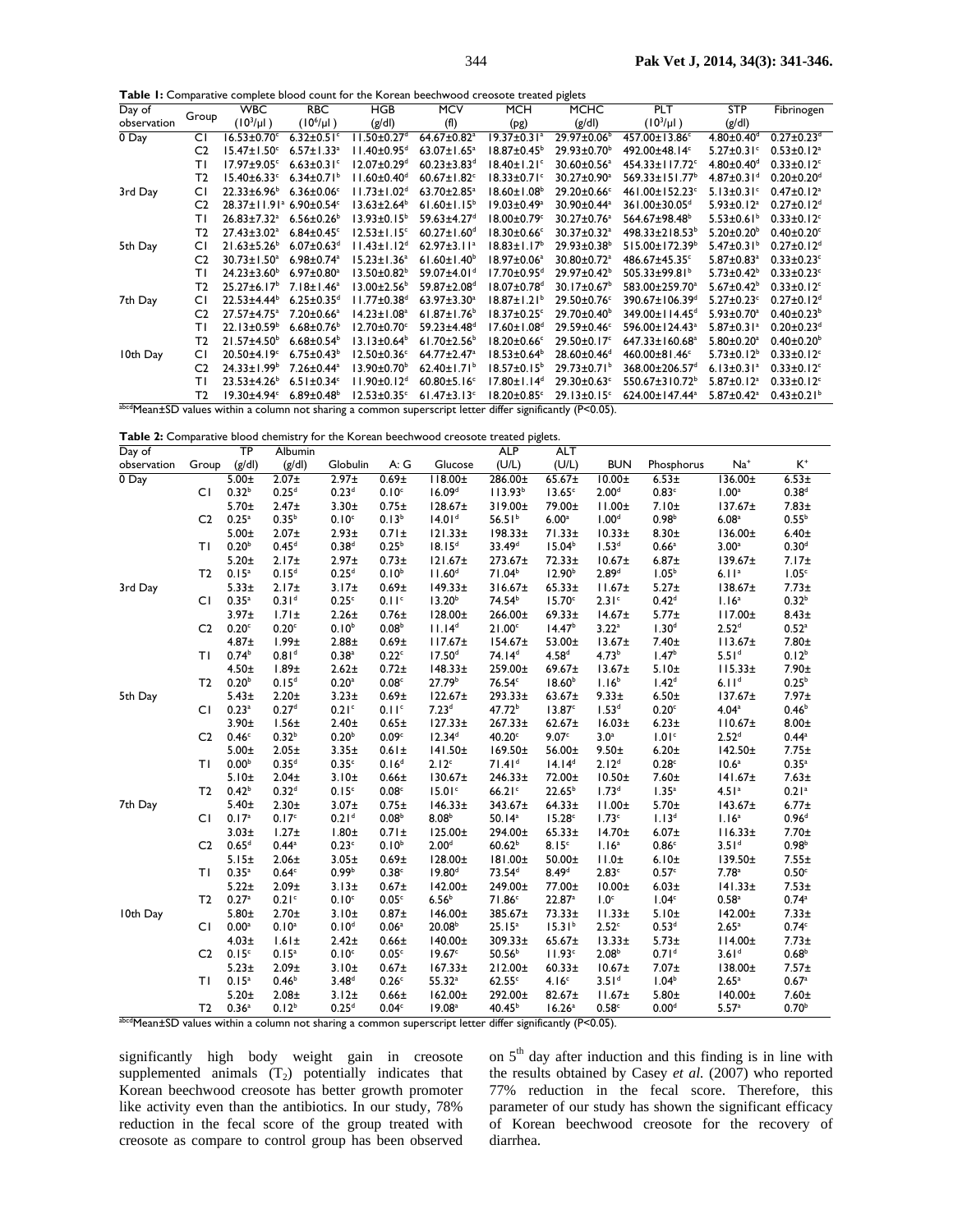Diarrhea caused by *Salmonella* is associated with increased vascular permeability leading to increased influx of neutrophils (Zhang *et al.*, 2003). Actually, neutrophils cause necrosis of the intestinal epithelium which results into leakage of extravascular fluid in the form of diarrhea. While observing the pattern shown by the hemogram in the current study, creosote has shown the equal efficacy with respect to antibiotics. The normalization of leukocyte count after  $5<sup>th</sup>$  day onwards indicates the clearance of bacterial infection with complete recovery.

Normalization of RBC count in treatment groups and significantly high number of circulating RBCs till  $10<sup>th</sup>$  day in  $C_2$  group indicated severe loss of water during diarrhea which might have caused hemo-concentration (Hassan *et al.*, 2013). Mavenyengwa *et al.* (2010) also reported significant increase in the number of circulating RBCs from 7<sup>th</sup> day onwards in diarrheic cattle. Even 5% increase in PCV also has been reported in case of dogs suffering from hemorrhagic diarrhea (Reineke *et al.*, 2013). A finding that hemato- biochemical change in piglet diarrhea has reported increased hemoglobin, PCV and serum potassium levels in infected animals (Das *et al.*, 2008) support our results.

The significantly (P<0.05) decreased levels of TP in  $C<sub>2</sub>$  with respect to treatment groups have indicated about the loss of proteins through GIT. Mavenyengwa *et al.* (2010) also reported decreased levels of total plasma protein (P<0.05) during diarrhea in cattle. Similarly, decreased levels of albumin, globulin and A:G ratio might be due to marked decrease in diet intake, mal-absorption and due to ongoing protein loosing enteropathy (Bhat *et al.*, 2013). Reduced albumin levels indicate about hepatotoxicity but normal levels of albumin in the piglets reared on the diet mixed with creosote indicated that creosote does not cause any kind of hepatotoxicity (Arteaga *et al.*, 2005).

The significantly increased BUN levels in plasma have indicated towards the pre- renal uremia which may be due to decreased glomerulo-filtration rate and catabolic breakdown of epithelia occurring during diarrhea. Blood biochemical analysis of creosote treated animals with respect to healthy animals has shown no significant difference for the blood plasma chemistry. Wood creosote by blocking the Cl channel on the intestinal epithelium effectively inhibits intestinal secretions induced by enterotoxins. It is also reported to decrease the intestinal motility accelerated by mechanical, chemical or electrical stimuli by the inhibition of the  $Ca^{2+}$ influx into the smooth muscle cells. The no particular trend for phosphorus levels has left any impact, although a decreased phosphorus level during diarrhea has been reported in cattle (Mavenyengwa *et al.*, 2010). Recovery of electrolyte balance in creosote treated piglets during the current study has indicated that creosote is effective against diarrhea and the similar results have been reported by Ataka *et al*. (2003).

The incidence of resistance in *E. faecalis* against most of the antimicrobials which are used for growth promotion in livestock is more prevalent in Korea than in European countries (Hwang *et al.*, 2009). Aparamycin sulphate has also been used as feed additives to control bacterial enteritis in weanling pigs but because of

resistance, their use has been banned (Shoemaker *et al.*, 2001). It is also reported that wood creosote inhibits STainduced fluid secretion in the jejunum (Ogata and Shibata, 2001). Acetyl choline and  $Ba^{2+}$  induced tonic contractions of longitudinal and circular muscles of ileum are also inhibited by creosote which indicates that anti- diarrheal activity of wood creosote is because of its anti-secretory and anti-motility effects.

**Conclusion:** The parallel findings of body weight gain, feces score, hematocrit values and blood chemistry strongly suggest the use of Korean beechwood as a substitute to antibiotics, for its use as an antidiarrheal agent and growth promoter for weaning piglets. Our results would have significant impact on the economics of pig farming/ industry, provide an antibiotic replacement option and most importantly would be helpful to control the possible antibiotic health hazards in consumer.

**Acknowledgement:** This research was financially supported by the Ministry of Knowledge Economy (MKE) and Korea Institute for Advancement of Technology (KIAT) through the Research and Development for Regional Industry, Republic of Korea.

#### **REFERENCES**

- Arteaga S, AA Cetto and R Cardenas, 2005. Larrea tridentata (Creosote bush), an abundant plant of Mexican and US-American deserts and its metabolite nordihydroguaiaretic acid. J Ethnopharmacol, 98: 231-239.
- Arteaga S, A Carmona, J Luis, A Andrade-Cetto and R Cardenas, 2005. Effect of *Larrea tridentata* (creosote bush) on cholesterol gallstones and bile secretion in hamsters. J Pharm Pharmacol, 57: 1093-1099.
- Ataka K, T Kuge, K Venkova and BGV Meerveld, 2003. Seirogan (wood creosote) inhibits stress-induced ion secretion in rat intestinal epithelium. Dig Dis Sci, 48: 1303-1309.
- Ataka K, M Ito and T Shibata, 2005. New views on antidiarrheal effect of wood creosote: is wood creosote really a gastrointestinal antiseptic? Yakugaku Zasshi, 125: 937-950.
- Ataka K, T Kuge, K Fujino, T Takahashi and M Fujimiya, 2007. Wood creosote prevents CRF-induced motility via 5-HT3 receptors in proximal and 5-HT4 receptors in distal colon in rats. Auton Neurosci-Basic, 133: 136-145.
- Bae JH, 2005. Antimicrobial effect of *Lonicerae Flos* extracts on foodborne pathogens. Kor J Food Sci Nutr, 18: 81-87.
- Bhat AA, DR Wadhwa, SP Singh and I Singh, 2013. Haematological and biochemical analysis in canine enteritis. Vet World, 6: 380-383.
- Casey PG, GE Gardiner, G Casey, B Bradshaw, PG Lawlor, PB Lynch, FC Leonard, C Stanton, RP Ross, GF Fitzgerald and C Hill, 2007. A five-strain probiotic combination reduces pathogen shedding and alleviates disease signs in pigs challenged with *Salmonella enterica* Serovar Typhimurium. Appl Environ Microbiol, 73: 1858- 1863.
- Cox E, V Cools, H Thoonen, J Hoorens and A Houvenaghel, 1987. Effect of experimentally-induced villus atrophy on adhesion of K88ac-positive *Escherichia coli* in just-weaned pigs. Vet Microbiol, 17: 159-169.
- Das RK, G Mahato, TC Dutta and NN Barman, 2008. Haematobiochemical changes in piglet diarrhoea associated with E coli and rotavirus infection and its therapeutic management. Indian J Vet Med, 1: 9-12.
- Durrani AZ and N Kamal, 2008. Identification of ticks and detection of blood protozoa in friesian cattle by polymerase chain reaction test and estimation of blood parameters in district Kasur, Pakistan. Trop Anim Health Prod, 40: 441-447.
- Han KN, IK Kwon, JD Lohakare, S Heo and BJ Chae, 2007. Chitooligosaccharides as an alternative to antimicrobials in improving performance, digestibility and microbial ecology of the gut in weanling pigs. Asian Aust | Anim Sci, 20: 556-562.